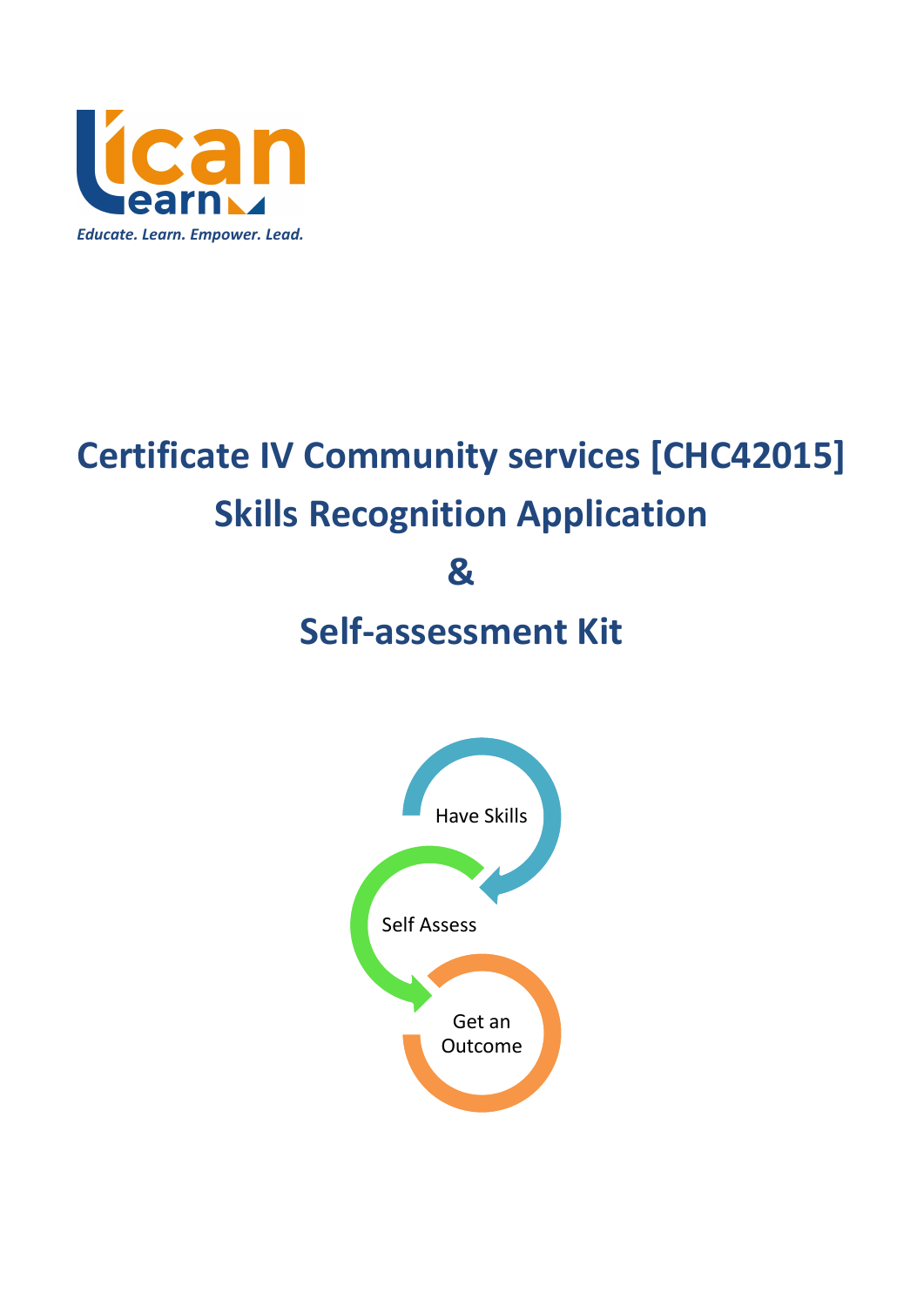

# **REVISION LOG**

| <b>Date</b> | Page No. | <b>Revision Description</b> | <b>Developed By</b> | <b>Checked By</b> | <b>Approved By</b> |
|-------------|----------|-----------------------------|---------------------|-------------------|--------------------|
| 14/05/2022  | All      | Version 1                   | <b>B</b> Pasco      | T Grinter         |                    |
|             |          |                             |                     |                   |                    |
|             |          |                             |                     |                   |                    |
|             |          |                             |                     |                   |                    |
|             |          |                             |                     |                   |                    |
|             |          |                             |                     |                   |                    |
|             |          |                             |                     |                   |                    |
|             |          |                             |                     |                   |                    |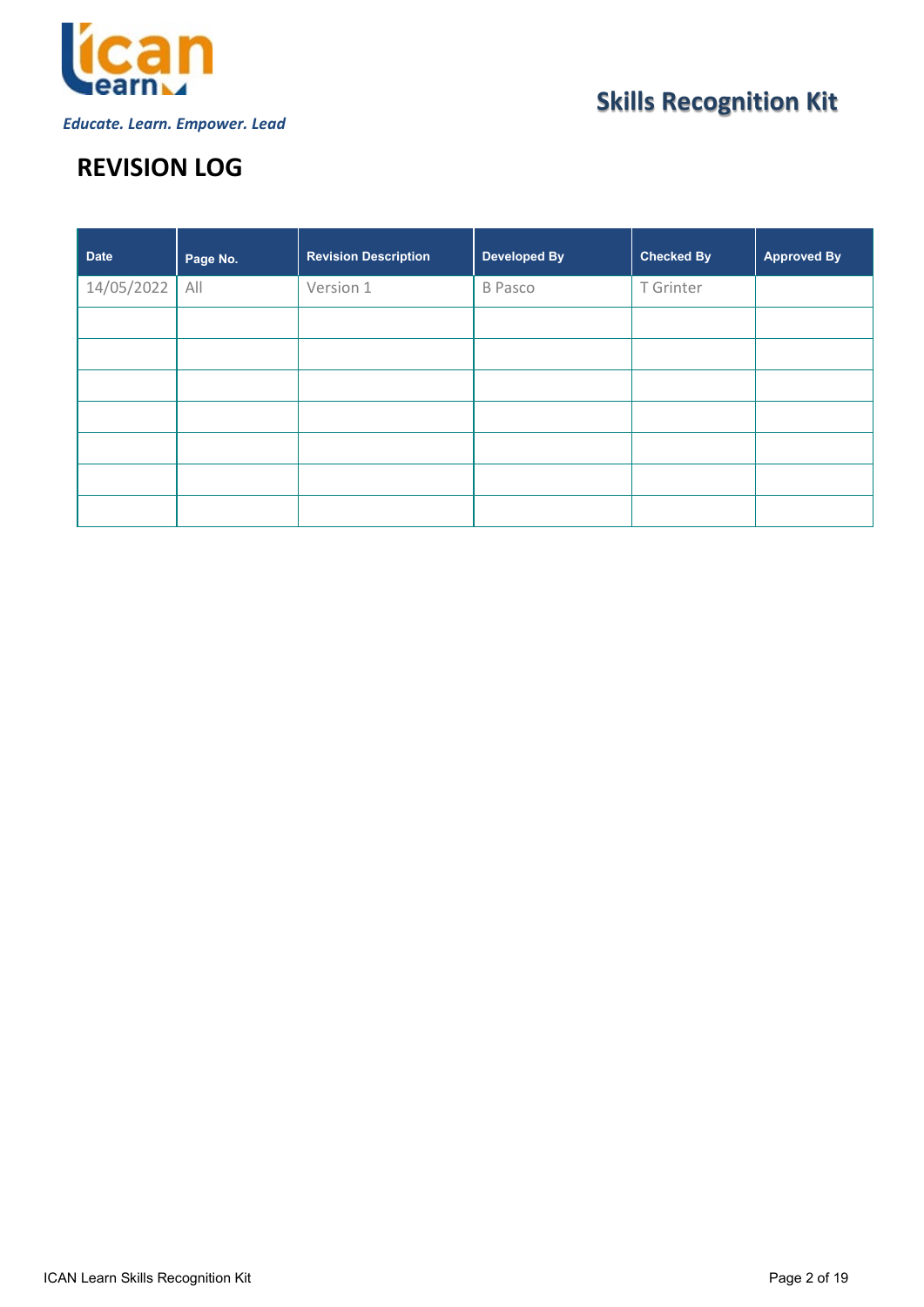

# **Skills Recognition Kit**

### **Content**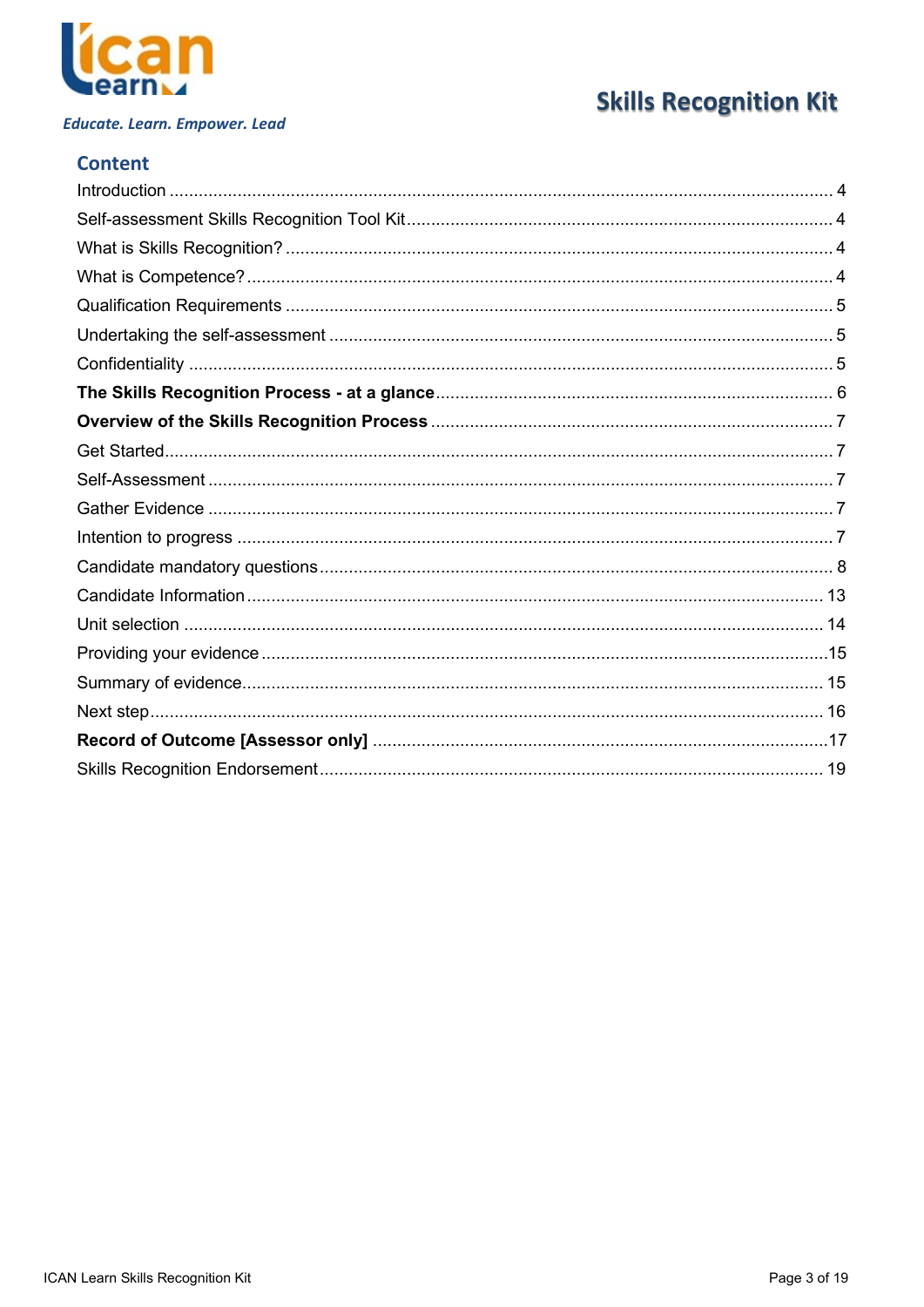

### <span id="page-3-0"></span>**Introduction**

### <span id="page-3-1"></span>**Self-assessment Skills Recognition Tool Kit**

This self- assessment tool kit has been developed by ICAN Learn an arm of the Indigenous Consumer Assistance Network (ICAN) to assist potential students undertake a self-assessment before requesting Recognition of Prior Learning.

Activities carried out as part of a Skills Recognition process remain confidential between the candidate and ICAN Learn.

#### **ICAN Learn does not provide skills recognition material nor resources until the candidate is enrolled.**

**This Tool Kit is specific to Certificate IV Community Services CHC42015. ICAN Learn delivers this qualification to build a specific practice context for community workers who want to work or are working in a financial capability related role.** 

Community services work with a financial literacy elective stream requires:

- Competencies that relate to a broad variety of areas including assessing the client, ability to develop rapport and skills to educate consumers about financial rights. This work requires a solid understanding of the ethics and principles of social justice.
- An understanding of the life situations for people in our community and includes knowledge and skills to work with vulnerable people including those who may be at risk of homelessness or suffer from complex issues.

### <span id="page-3-2"></span>**What is Skills Recognition?**

Skills Recognition is the general term given to a formal assessment process that measures the candidate's skills and knowledge from previous study, training, work, or life experiences against the outcomes of the course in which they require a qualification. The 3 categories in which skills can be recognised are:

#### • **Recognition of Prior Learning (RPL)**

This is a process which acknowledges that people learn in many ways and that learning may have been obtained through formal learning, non-formal or informal learning or a combination of all. The candidate's skills, training and experiences are assessed against the requirements of the qualification they require.

#### • **Recognition of Current Competence (RCC)**

This is a process through which the candidate may need to be re-assessed against a qualification they already have, to make sure that their competence is current. This is particularly relevant for licensing authorities.

#### • **Credit Transfer**

If the candidate has completed accredited or formal training previously or at another registered training organisation, ICAN Learn will recognise the units of study and associated competence, giving the candidate a credit transfer for the same units in the qualification they apply for. The unit codes must be identical to those in the course the student enrols in to be granted CT.

This toolkit focuses on self-assessment across these areas.

### <span id="page-3-3"></span>**What is Competence?**

Competence is the demonstration of skills and knowledge that the candidate has gained through life and work experiences as well as any training they have successfully completed **that can be matched against a set of**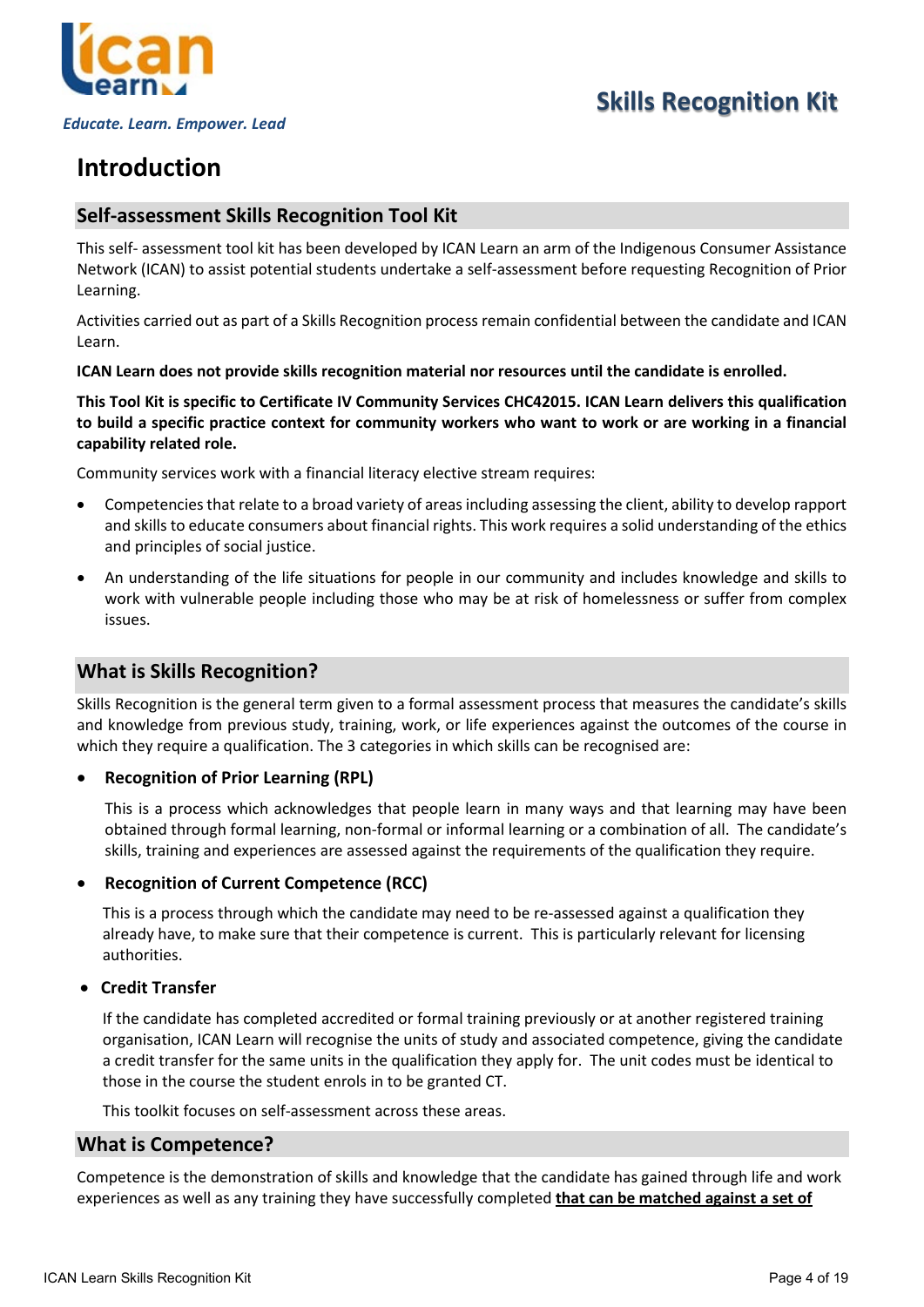

#### *Educate. Learn. Empower. Lead*

**industry performance standards** referred to as **units of competency**. These units are grouped together to form a specific industry qualification. In this toolkit we have grouped related units into clusters.

#### <span id="page-4-0"></span>**Qualification Requirements**

The Certificate IV Community Services CHC42015 comprises 7 core and 8 elective units; The elective units are selected by ICAN Learn and meet specialist skill needs for financial resilience and financial capability work. ICAN Learn can only provide skills recognition for elective units for which it has assessment expertise; units outside of the ones outlined in this kit may not be assessed for skills recognition for this qualification.

#### <span id="page-4-1"></span>**Undertaking the self-assessment**

- 1. **Read the Information** pages which will provide information and guidance on the Skills Recognition process, assessment & evidence requirements.
- 2. **Answer all questions** in this self-assessment. If a unit is not relevant, please enter- **'not applicable'**
- 3. **Gather any evidence** that will verify your skills, knowledge, and experience. Be prepared to upload this evidence into the Catapult electronic portal once approved by the Teaching, Learning and Course Manager or appropriate teacher [as identified by ICAN Learn]**.**
- 4. **Ensure evidence is valid:** this means that all student qualification records must be verified, and any other evidence must be presented in original format and verified. Letters from third parties must be on original letter head with legitimate email signatures<sup>[1](#page-4-3)</sup>.
- 5. **Submit the self-assessment** to ICAN Learn administration via email [administration@icanlearn.edu.au .](mailto:administration@icanlearn.edu.au)
- 6. The ICAN Learn Skills Recognition assessor will contact you within 7 days after submission if more information is required.
- 7. You will have **7 days** to provide any additional evidence if requested. If evidence is not provided within the timeframe, the application is declined.
- 8. You will have **30 days** to complete the Skills Recognition Application and Kit.
- **9.** You will be contacted by ICAN Learn about your skills recognition application outcome **within 30 days of submitting your full application.**

#### <span id="page-4-2"></span>**Confidentiality**

The candidate may need authorisation from their supervisor to use client files or other evidence, so it is always best to check the privacy and confidentiality policies of the organisation before using their information.

Client names and identifying factors or other personal details should be blacked out and made unidentifiable.

ICAN Learn maintains the candidate's confidentiality at all times and will not disclose Skills Recognition information to any other party. Disclosure of Skills Recognition information can only be done by the candidate themselves.

<span id="page-4-3"></span><sup>&</sup>lt;sup>1</sup> Skills Recognition Policy and Procedure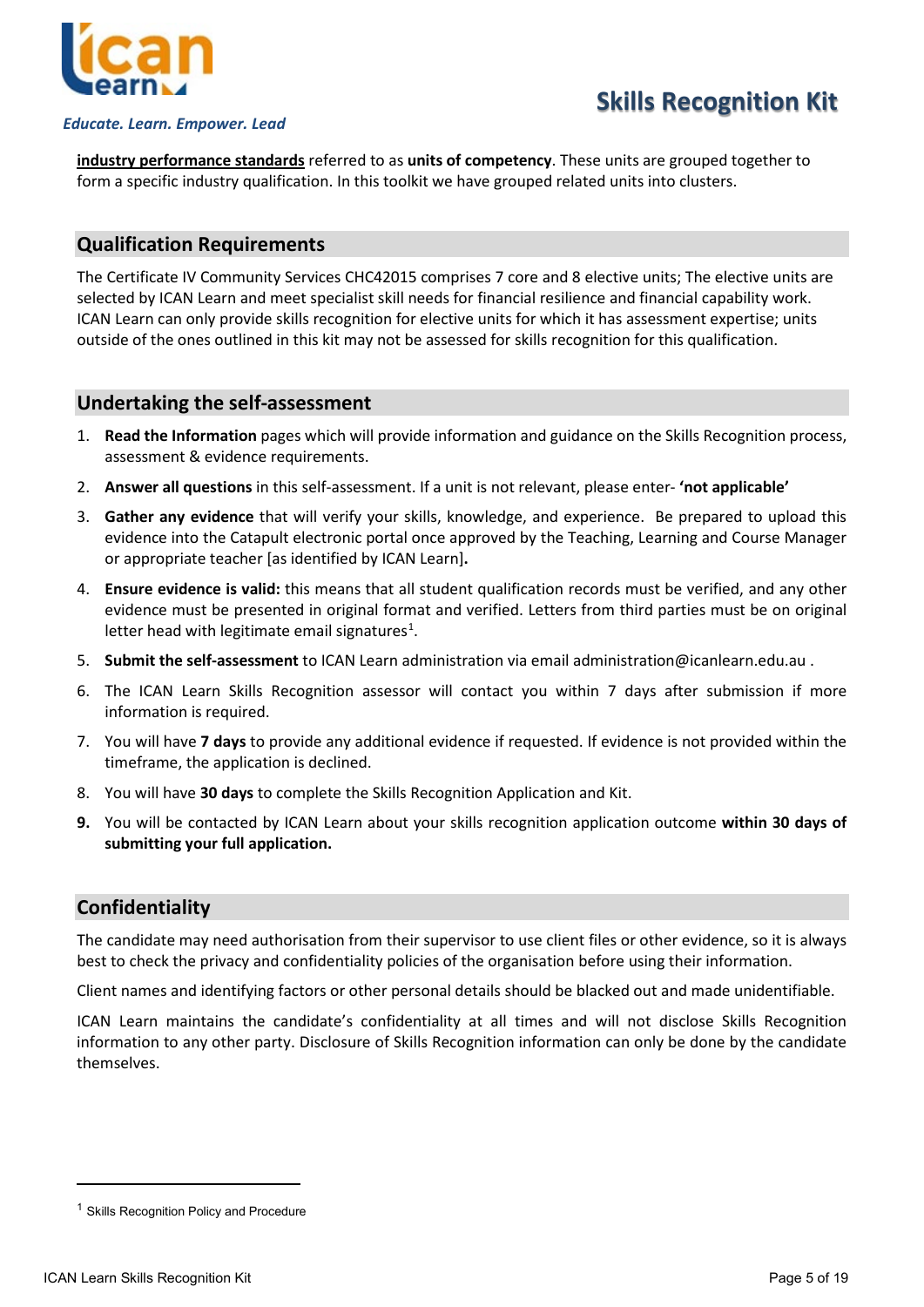

#### <span id="page-5-0"></span>**The Skills Recognition Process - at a glance**

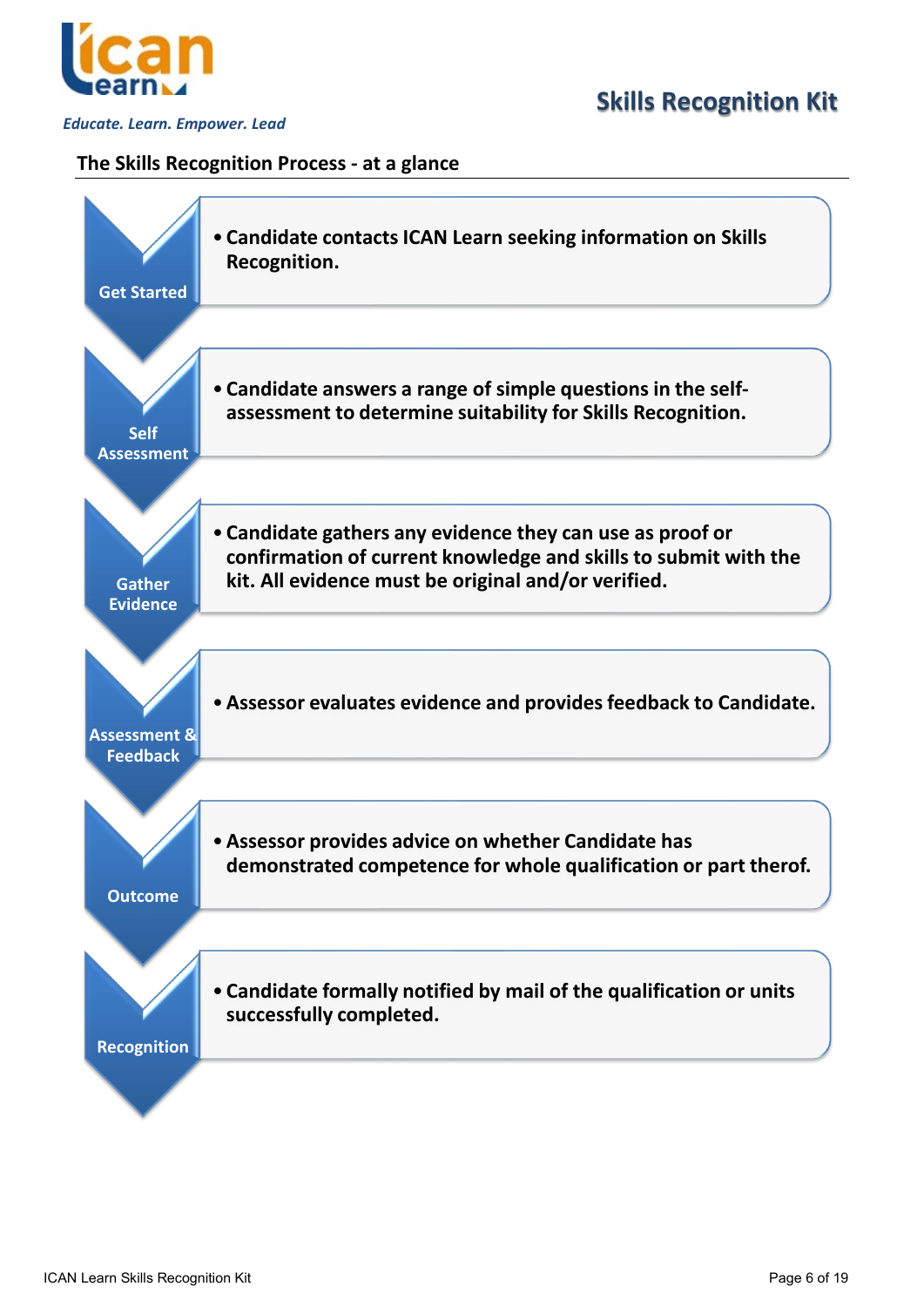

# **Skills Recognition Kit**

#### <span id="page-6-0"></span>**Overview of the Skills Recognition Process**

#### <span id="page-6-1"></span>**Get Started**

Once enrolled with ICAN Learn the candidate contacts ICAN Learn and requests Skills Recognition, the student is provided with information and advice including:

- explanation of the skills recognition process and candidate requirements.
- qualification overview and time frame for submitting evidence and skills recognition completion
- cost for Skills Recognition is the same as for the relevant classroom delivered unit [Tuition fees schedule]

#### <span id="page-6-2"></span>**Self-Assessment**

Complete this self-assessment **in full**.

#### <span id="page-6-3"></span>**Gather Evidence**

Gather information for yourself that you can produce to verify your skills, knowledge, and experience. Evidence can take many forms, including:

- 
- samples, photos, CDs or DVDs of your work letters of validation from your employer and/or clients on organisational letterhead
	- a practical on-the-job assessment evidence your performance management reports
- **verified** certificates, qualifications etc. from previous study
- copies of documents you have completed at work de-identified
- portfolio of workplace documents, e.g. policies and procedures that you work with.
	-

a simulation of a work activity

There are several broad approaches that an assessor can consider in applying a recognition process. These are:

- Real work / real time activities, including direct observation and third-party reports.
- Questioning, including oral and written.
- Portfolios that include collections of evidence compiled by candidates.
- Resume [current].

#### <span id="page-6-4"></span>**Intention to progress**

Completion of this self-assessment is the beginning of the Skills Recognition process.

Submit the completed self-assessment as a *Word* document by email to **[administration@icanlearn.edu.au](mailto:administration@icanlearn.edu.au) .**

By submitting this self-assessment toolkit, **the candidate commits to providing evidence that is sufficient, reliable, and accurate.** 

**Please note:** Skills Recognition is a time limited process. The student must act to submit this kit and their evidence within 30 days of making their intention known. If the Assessor requires more information this is made known to the student within 7 days. The student must provide this evidence within the timeframe or the application is declined.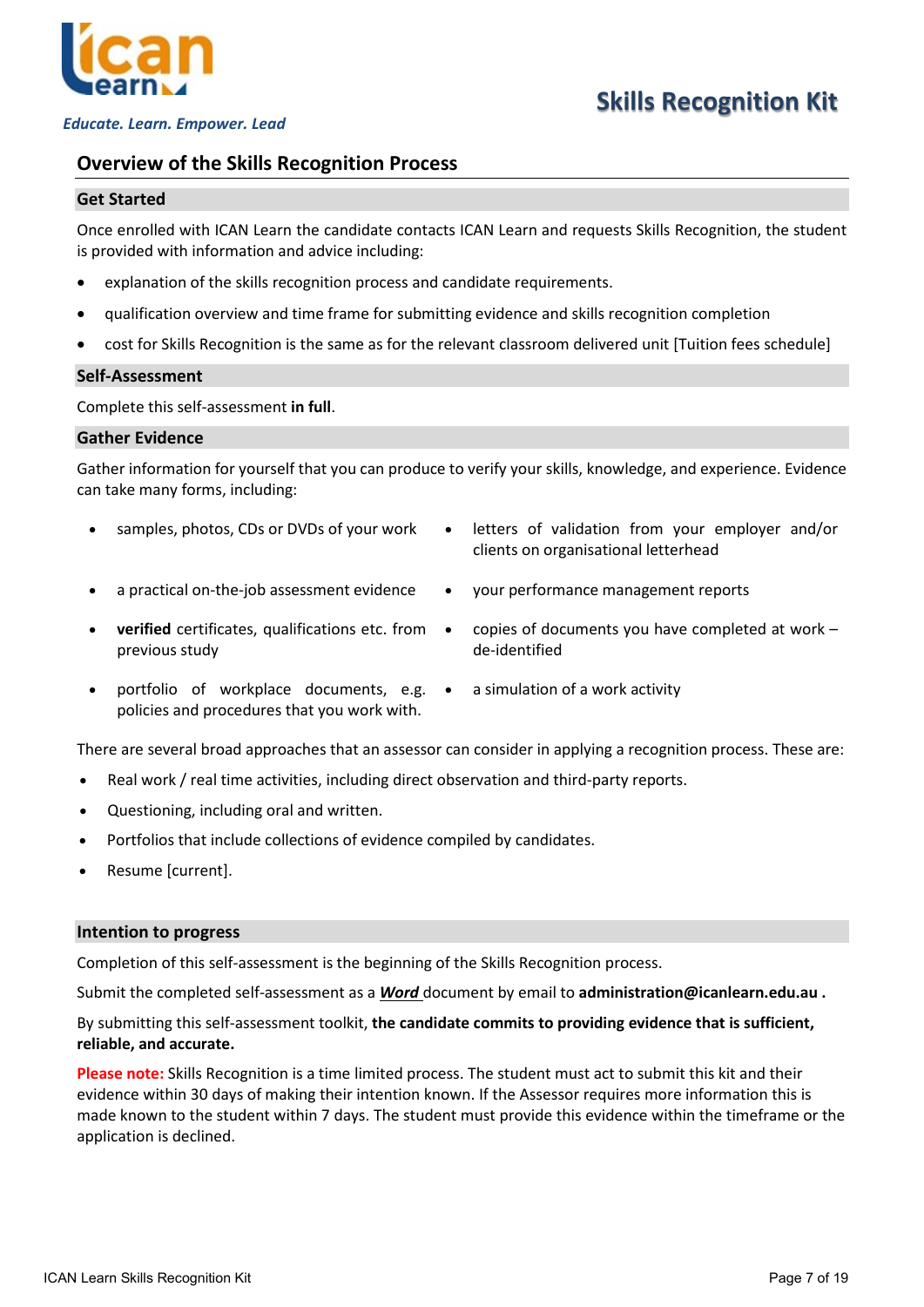

### **Candidate mandatory questions**

Read each question below and tick 'yes' or 'no' / 'not applicable' at each question to indicate whether you can respond to these questions.

*Note: All questions must have a response- Skills Recognition will not progress without completion of all questions below.* 

*You must provide the evidence list at the end of this self-assessment and the actual evidence with this submission.* 

<span id="page-7-0"></span>

| <b>Unit Code</b>               | <b>Unit Title</b>                                                   | Consider whether you have evidence that you have provided before ticking 'yes'                                                                                                                       | I have provided<br>this evidence with<br>this kit |  |  |
|--------------------------------|---------------------------------------------------------------------|------------------------------------------------------------------------------------------------------------------------------------------------------------------------------------------------------|---------------------------------------------------|--|--|
| CHCADV001                      | Facilitate the                                                      | I have a qualification that has a unit with exactly the same code                                                                                                                                    | Choose an item.                                   |  |  |
|                                | interests and<br>rights of clients                                  | I have a qualification that has a unit with a similar code                                                                                                                                           | Choose an item.                                   |  |  |
|                                |                                                                     | My resume and associated position description shows that I have all the knowledge and skills of this<br>unit and I have been doing a job where I have used and demonstrated these skills in the past | Choose an item.                                   |  |  |
|                                |                                                                     | I can provide a third party report that outlines that I know all the content of this unit and have applied<br>this in a role that has been observed by the third party                               | Choose an item.                                   |  |  |
| CHCCCS004<br>Assess coexisting |                                                                     | I have a qualification that has a unit with exactly the same code                                                                                                                                    | Choose an item.                                   |  |  |
|                                | needs<br>I have a qualification that has a unit with a similar code |                                                                                                                                                                                                      |                                                   |  |  |
|                                |                                                                     | My resume and associated position description shows that I have all the knowledge and skills of this<br>unit and I have been doing a job where I have used and demonstrated these skills in the past | Choose an item.                                   |  |  |
|                                |                                                                     | I can provide a third party report that outlines that I know all the content of this unit and have applied<br>this in a role that has been observed by the third party                               | Choose an item.                                   |  |  |
| CHCDIV001<br>Work with         |                                                                     | I have a qualification that has a unit with exactly the same code                                                                                                                                    | Choose an item.                                   |  |  |
|                                | diverse people                                                      | I have a qualification that has a unit with a similar code                                                                                                                                           | Choose an item.                                   |  |  |
|                                |                                                                     | My resume and associated position description shows that I have all the knowledge and skills of this<br>unit and I have been doing a job where I have used and demonstrated these skills in the past | Choose an item.                                   |  |  |

# **Skills Recognition Kit**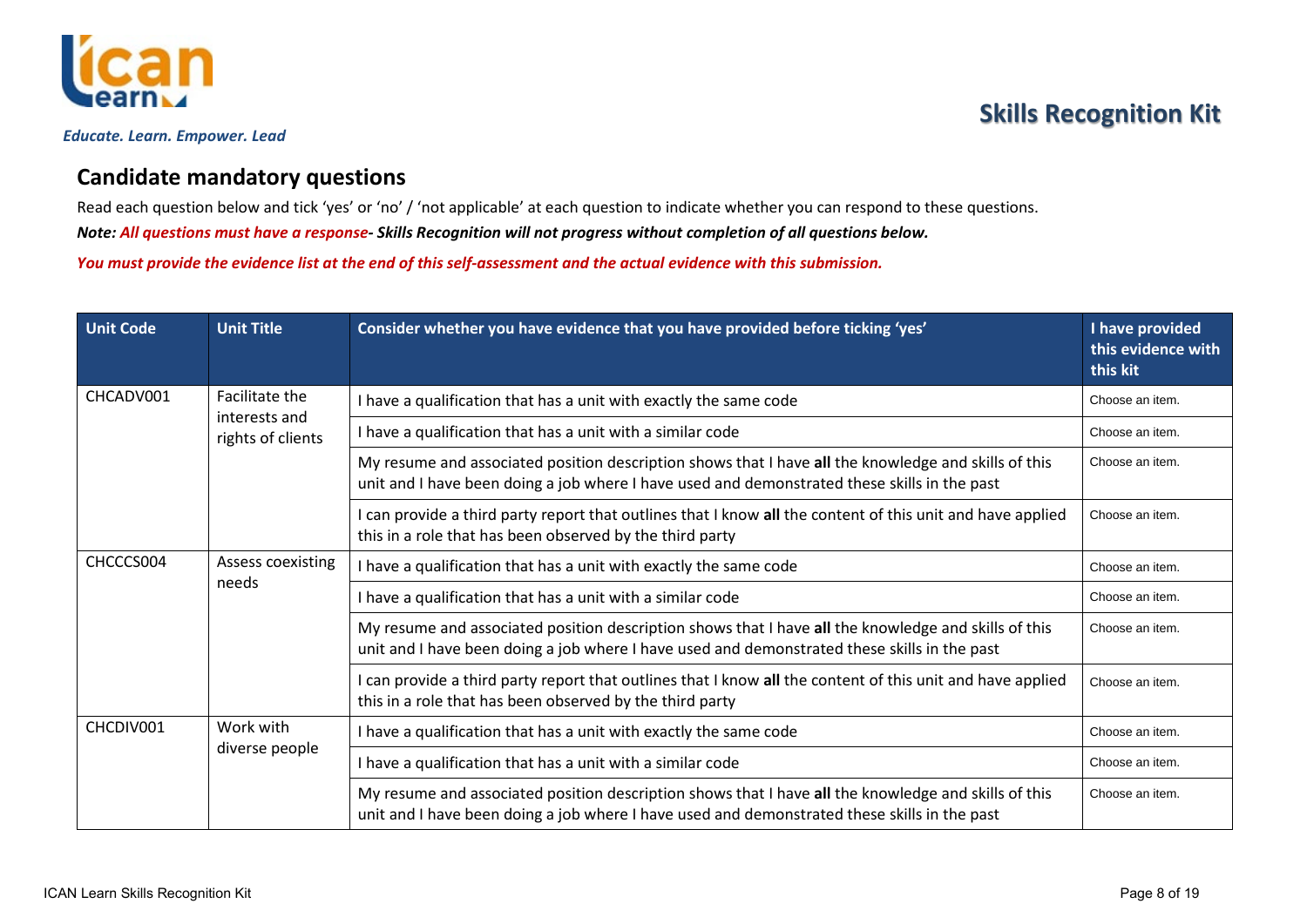

|                               |                               | I can provide a third party report that outlines that I know all the content of this unit and have applied<br>this in a role that has been observed by the third party                               | Choose an item. |
|-------------------------------|-------------------------------|------------------------------------------------------------------------------------------------------------------------------------------------------------------------------------------------------|-----------------|
| CHCCOM002<br><b>Use</b>       |                               | I have a qualification that has a unit with exactly the same code                                                                                                                                    | Choose an item. |
|                               | communication<br>to build     | I have a qualification that has a unit with a similar code                                                                                                                                           | Choose an item. |
|                               | relationships                 | My resume and associated position description shows that I have all the knowledge and skills of this<br>unit and I have been doing a job where I have used and demonstrated these skills in the past | Choose an item. |
|                               |                               | I can provide a third party report that outlines that I know all the content of this unit and have applied<br>this in a role that has been observed by the third party                               | Choose an item. |
| CHCLEG001<br>Work legally and |                               | I have a qualification that has a unit with exactly the same code                                                                                                                                    | Choose an item. |
|                               | ethically                     | I have a qualification that has a unit with a similar code                                                                                                                                           | Choose an item. |
|                               |                               | My resume and associated position description shows that I have all the knowledge and skills of this<br>unit and I have been doing a job where I have used and demonstrated these skills in the past | Choose an item. |
|                               |                               | I can provide a third party report that outlines that I know all the content of this unit and have applied<br>this in a role that has been observed by the third party                               | Choose an item. |
| CHCPRP001<br>Develop and      |                               | I have a qualification that has a unit with exactly the same code                                                                                                                                    | Choose an item. |
|                               | maintain<br>networks and      | I have a qualification that has a unit with a similar code                                                                                                                                           | Choose an item. |
|                               | collaborative<br>partnerships | My resume and associated position description shows that I have all the knowledge and skills of this<br>unit and I have been doing a job where I have used and demonstrated these skills in the past | Choose an item. |
|                               |                               | I can provide a third party report that outlines that I know all the content of this unit and have applied<br>this in a role that has been observed by the third party                               | Choose an item. |
| HTLWHS003                     | Maintain work                 | I have a qualification that has a unit with exactly the same code                                                                                                                                    | Choose an item. |
|                               | health and safety             | I have a qualification that has a unit with a similar code                                                                                                                                           | Choose an item. |
|                               |                               | My resume and associated position description shows that I have all the knowledge and skills of this<br>unit and I have been doing a job where I have used and demonstrated these skills in the past | Choose an item. |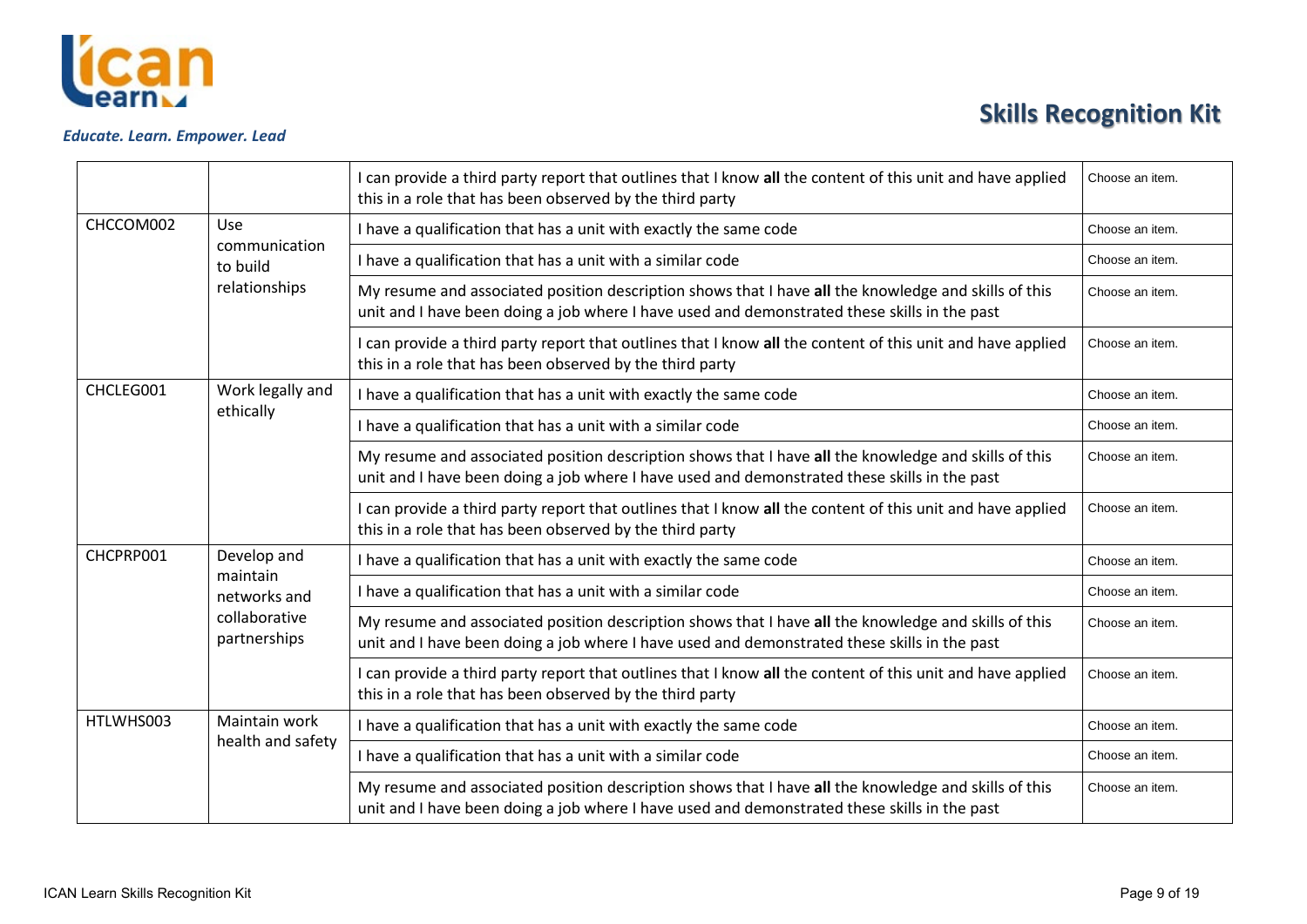

|                                               |                                   | I can provide a third party report that outlines that I know all the content of this unit and have applied<br>this in a role that has been observed by the third party                               | Choose an item. |
|-----------------------------------------------|-----------------------------------|------------------------------------------------------------------------------------------------------------------------------------------------------------------------------------------------------|-----------------|
| CHCEDU005<br>Work with clients<br>to identify |                                   | I have a qualification that has a unit with exactly the same code                                                                                                                                    | Choose an item. |
|                                               | financial literacy                | I have a qualification that has a unit with a similar code                                                                                                                                           | Choose an item. |
|                                               | education needs                   | My resume and associated position description shows that I have all the knowledge and skills of this<br>unit and I have been doing a job where I have used and demonstrated these skills in the past | Choose an item. |
|                                               |                                   | I can provide a third party report that outlines that I know all the content of this unit and have applied<br>this in a role that has been observed by the third party                               | Choose an item. |
| CHCEDU006                                     | Improve clients'                  | I have a qualification that has a unit with exactly the same code                                                                                                                                    | Choose an item. |
|                                               | fundamental<br>financial literacy | I have a qualification that has a unit with a similar code                                                                                                                                           | Choose an item. |
|                                               | skills                            | My resume and associated position description shows that I have all the knowledge and skills of this<br>unit and I have been doing a job where I have used and demonstrated these skills in the past | Choose an item. |
|                                               |                                   | I can provide a third party report that outlines that I know all the content of this unit and have applied<br>this in a role that has been observed by the third party                               | Choose an item. |
| CHCEDU007                                     | Provide                           | I have a qualification that has a unit with exactly the same code                                                                                                                                    | Choose an item. |
|                                               | education on<br>consumer credit   | I have a qualification that has a unit with a similar code                                                                                                                                           | Choose an item. |
|                                               | and debt                          | My resume and associated position description shows that I have all the knowledge and skills of this<br>unit and I have been doing a job where I have used and demonstrated these skills in the past | Choose an item. |
|                                               |                                   | I can provide a third party report that outlines that I know all the content of this unit and have applied<br>this in a role that has been observed by the third party                               | Choose an item. |
| CHCCCS019                                     | Recognise and                     | I have a qualification that has a unit with exactly the same code                                                                                                                                    | Choose an item. |
|                                               | respond to crisis<br>situations   | I have a qualification that has a unit with a similar code                                                                                                                                           | Choose an item. |
|                                               |                                   | My resume and associated position description shows that I have all the knowledge and skills of this<br>unit and I have been doing a job where I have used and demonstrated these skills in the past | Choose an item. |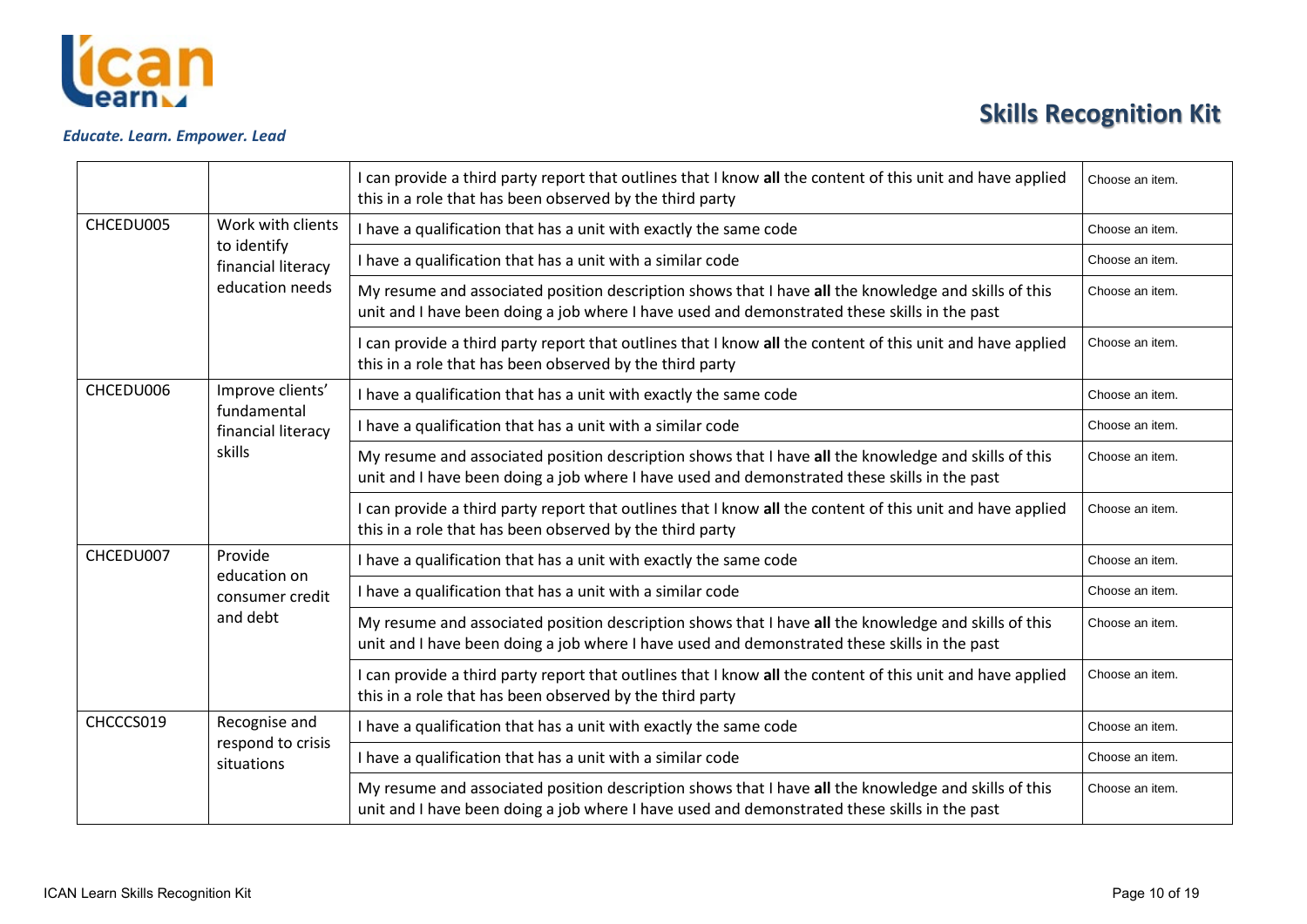

|                                  |                                                | I can provide a third party report that outlines that I know all the content of this unit and have applied<br>this in a role that has been observed by the third party                               | Choose an item. |
|----------------------------------|------------------------------------------------|------------------------------------------------------------------------------------------------------------------------------------------------------------------------------------------------------|-----------------|
| CHCCOM001                        | Provide First                                  | I have a qualification that has a unit with exactly the same code                                                                                                                                    | Choose an item. |
|                                  | point of contact                               | I have a qualification that has a unit with a similar code                                                                                                                                           | Choose an item. |
|                                  |                                                | My resume and associated position description shows that I have all the knowledge and skills of this<br>unit and I have been doing a job where I have used and demonstrated these skills in the past | Choose an item. |
|                                  |                                                | I can provide a third party report that outlines that I know all the content of this unit and have applied<br>this in a role that has been observed by the third party                               | Choose an item. |
| CHCCCS006<br>Facilitate          |                                                | I have a qualification that has a unit with exactly the same code                                                                                                                                    | Choose an item. |
|                                  | individual service<br>planning and<br>delivery | I have a qualification that has a unit with a similar code                                                                                                                                           | Choose an item. |
|                                  |                                                | My resume and associated position description shows that I have all the knowledge and skills of this<br>unit and I have been doing a job where I have used and demonstrated these skills in the past | Choose an item. |
|                                  |                                                | I can provide a third party report that outlines that I know all the content of this unit and have applied<br>this in a role that has been observed by the third party                               | Choose an item. |
| CHCSOH001<br>Work with<br>people |                                                | I have a qualification that has a unit with exactly the same code                                                                                                                                    | Choose an item. |
|                                  | experiencing or                                | I have a qualification that has a unit with a similar code                                                                                                                                           | Choose an item. |
|                                  | at risk of<br>homelessness                     | My resume and associated position description shows that I have all the knowledge and skills of this<br>unit and I have been doing a job where I have used and demonstrated these skills in the past | Choose an item. |
|                                  |                                                | I can provide a third party report that outlines that I know all the content of this unit and have applied<br>this in a role that has been observed by the third party                               | Choose an item. |
| CHCADV002                        | Provide advocacy                               | I have a qualification that has a unit with exactly the same code                                                                                                                                    | Choose an item. |
|                                  | and<br>representation                          | I have a qualification that has a unit with a similar code                                                                                                                                           | Choose an item. |
|                                  | services                                       | My resume and associated position description shows that I have all the knowledge and skills of this<br>unit and I have been doing a job where I have used and demonstrated these skills in the past | Choose an item. |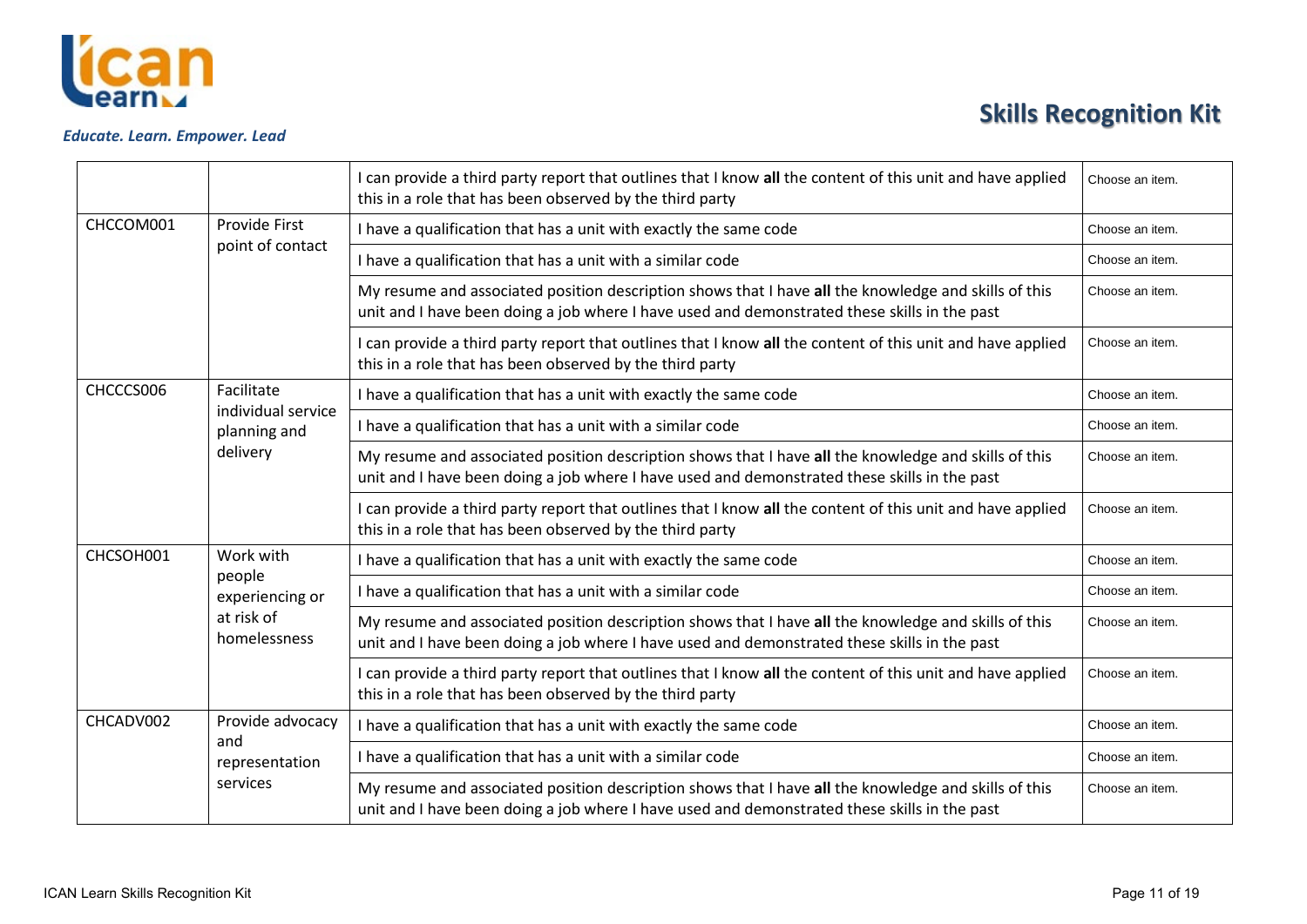

# **Skills Recognition Kit**

|  | I can provide a third party report that outlines that I know all the content of this unit and have applied   Choses an an antiem. |  |
|--|-----------------------------------------------------------------------------------------------------------------------------------|--|
|  | this in a role that has been observed by the third party                                                                          |  |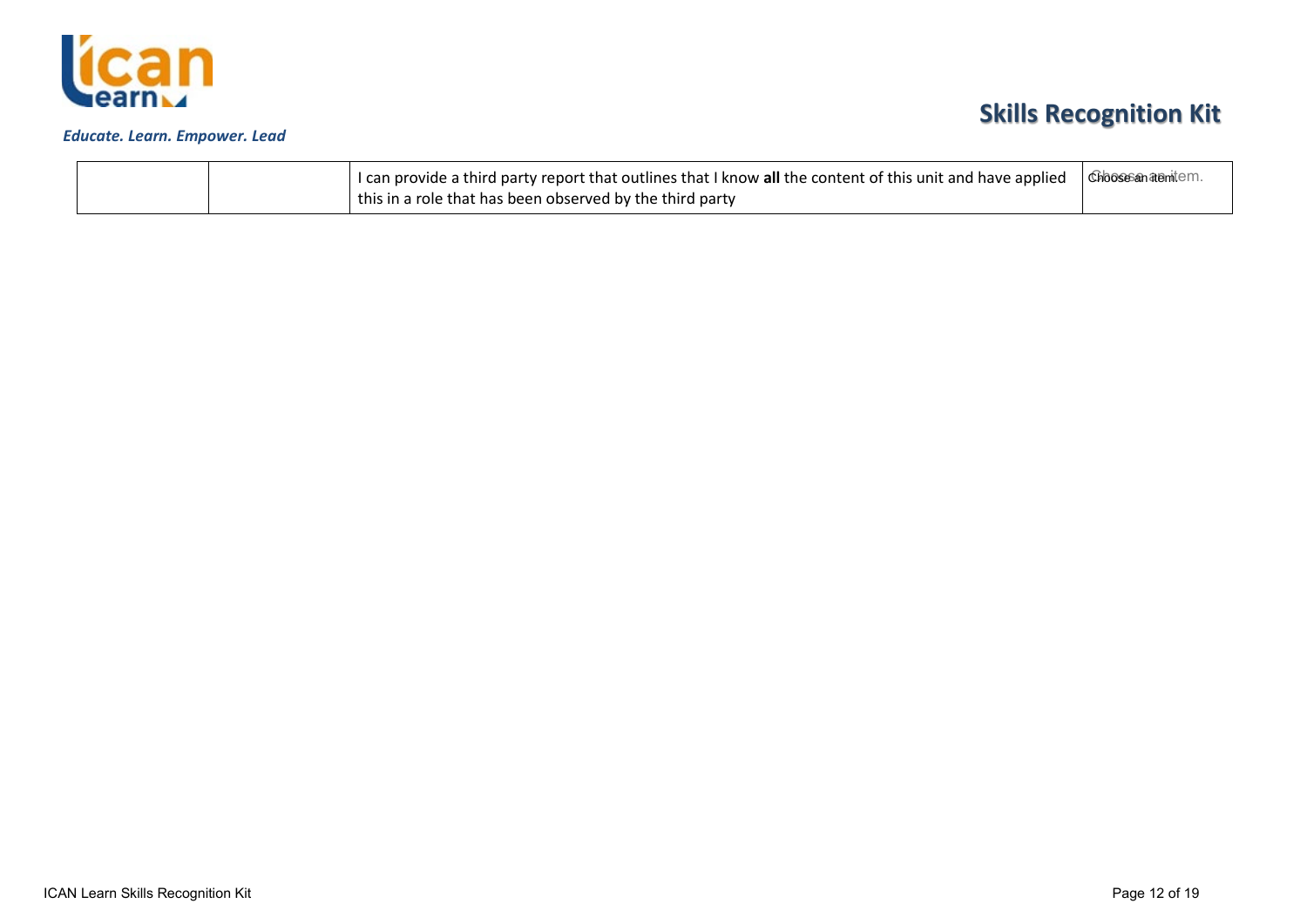

### <span id="page-12-0"></span>**Candidate Information**

| <b>Personal Details</b>                          |                            |                                                                                         |                |  |  |  |
|--------------------------------------------------|----------------------------|-----------------------------------------------------------------------------------------|----------------|--|--|--|
| Date of completion of this kit                   |                            |                                                                                         |                |  |  |  |
| Surname                                          |                            |                                                                                         |                |  |  |  |
| Given name/s                                     |                            |                                                                                         |                |  |  |  |
| Phone contact                                    |                            |                                                                                         |                |  |  |  |
| Email address [personal]                         |                            |                                                                                         |                |  |  |  |
| Course                                           |                            | Certificate IV in Community Services - CHC42015                                         |                |  |  |  |
| I am enrolled at ICAN Learn                      | Choose an item             | My student number is                                                                    |                |  |  |  |
| <b>Employment History</b>                        |                            |                                                                                         |                |  |  |  |
| I have provided my resume in a separate document |                            |                                                                                         | Choose an item |  |  |  |
|                                                  |                            | I am unable to provide a resume but would like to give my work experience outline below |                |  |  |  |
| Employer                                         | <b>Dates of employment</b> | <b>Key role</b>                                                                         | <b>Contact</b> |  |  |  |
|                                                  |                            |                                                                                         |                |  |  |  |
|                                                  |                            |                                                                                         |                |  |  |  |
|                                                  |                            |                                                                                         |                |  |  |  |
|                                                  |                            |                                                                                         |                |  |  |  |
|                                                  |                            |                                                                                         |                |  |  |  |
|                                                  |                            |                                                                                         |                |  |  |  |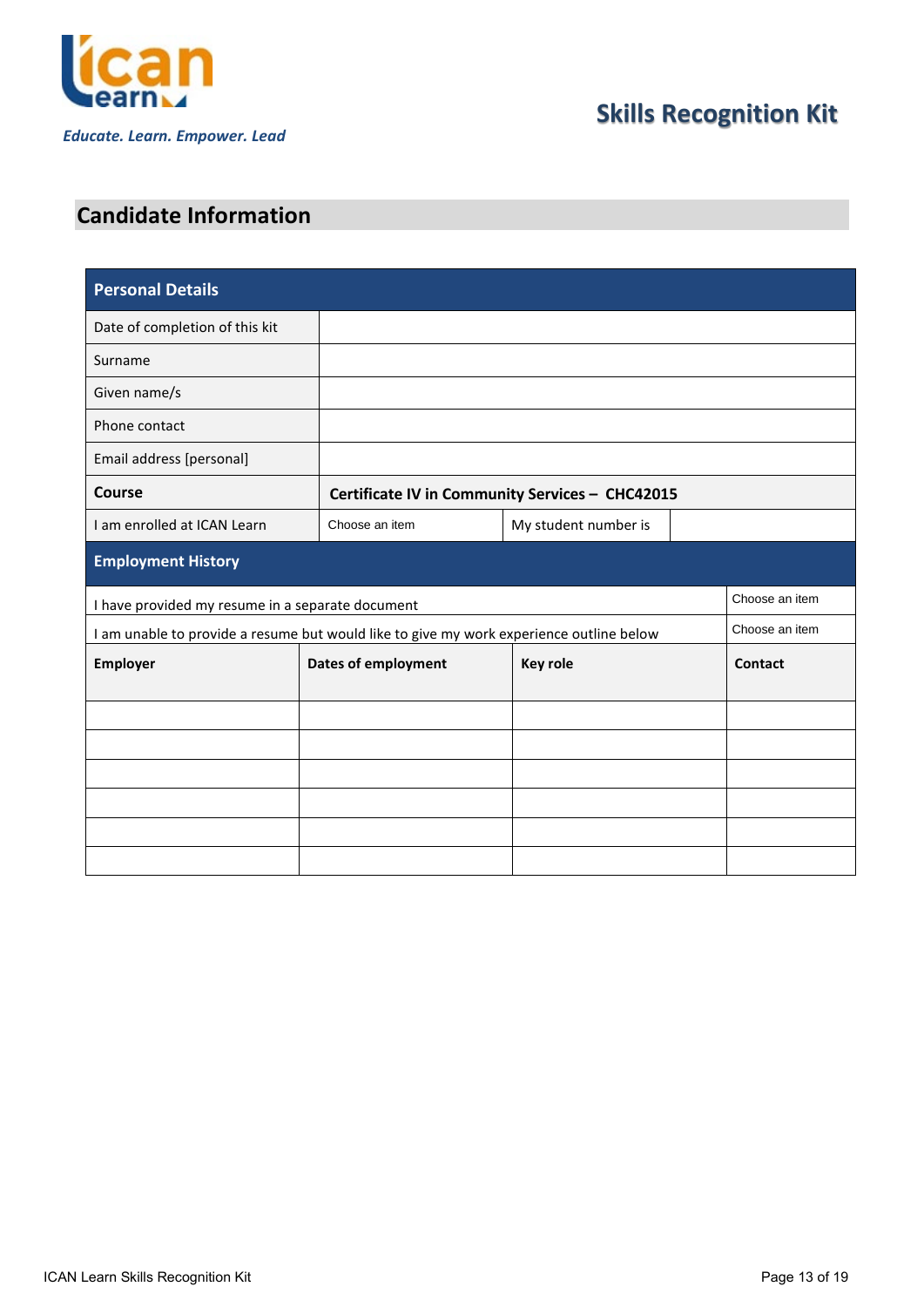

#### <span id="page-13-0"></span>**Unit selection**

### **I apply for skills recognition for the following units:**

Select **yes** or **no** for the units you want to apply for Skills Recognition. [Choose from the dropdown box]

| <b>Unit Code</b> | <b>Unit Title</b>                                                   | Core/Elective | <b>Unit Selection</b> |
|------------------|---------------------------------------------------------------------|---------------|-----------------------|
| CHCADV001        | Facilitate the interests and rights of clients                      | Core          | Choose an item        |
| CHCCCS004        | Assess coexisting needs                                             | Core          | Choose an item        |
| CHCDIV001        | Work with diverse people                                            | Core          | Choose an item        |
| CHCCOM002        | Use communication skills to build relationships                     | Core          | Choose an item        |
| CHCLEG001        | Work legally and ethically                                          | Core          | Choose an item        |
| CHCPRP001        | Develop and maintain networks and collaborative<br>partnerships     | Core          | Choose an item        |
| HLTWHS003        | Maintain work health and safety                                     | Core          | Choose an item        |
| CHCSOH001        | Work with people experiencing or at risk of homelessness            | Elective      | Choose an item        |
| CHCCCS019        | Recognise and respond to crisis situations                          | Elective      | Choose an item        |
| CHCCCS006        | Facilitate individual service planning and delivery                 | Elective      | Choose an item        |
| CHCEDU005        | Work with clients to identify financial literacy education<br>needs | Elective      | Choose an item        |
| CHCEDU006        | Improve clients fundamental financial literacy skills               | Elective      | Choose an item        |
| CHCEDU007        | Provide group education on consumer credit and debt                 | Elective      | Choose an item        |
| CHCADV002        | Provide advocacy and representation services                        | Elective      | Choose an item        |
| CHCCOM001        | Provide first point of contact                                      | Elective      | Choose an item        |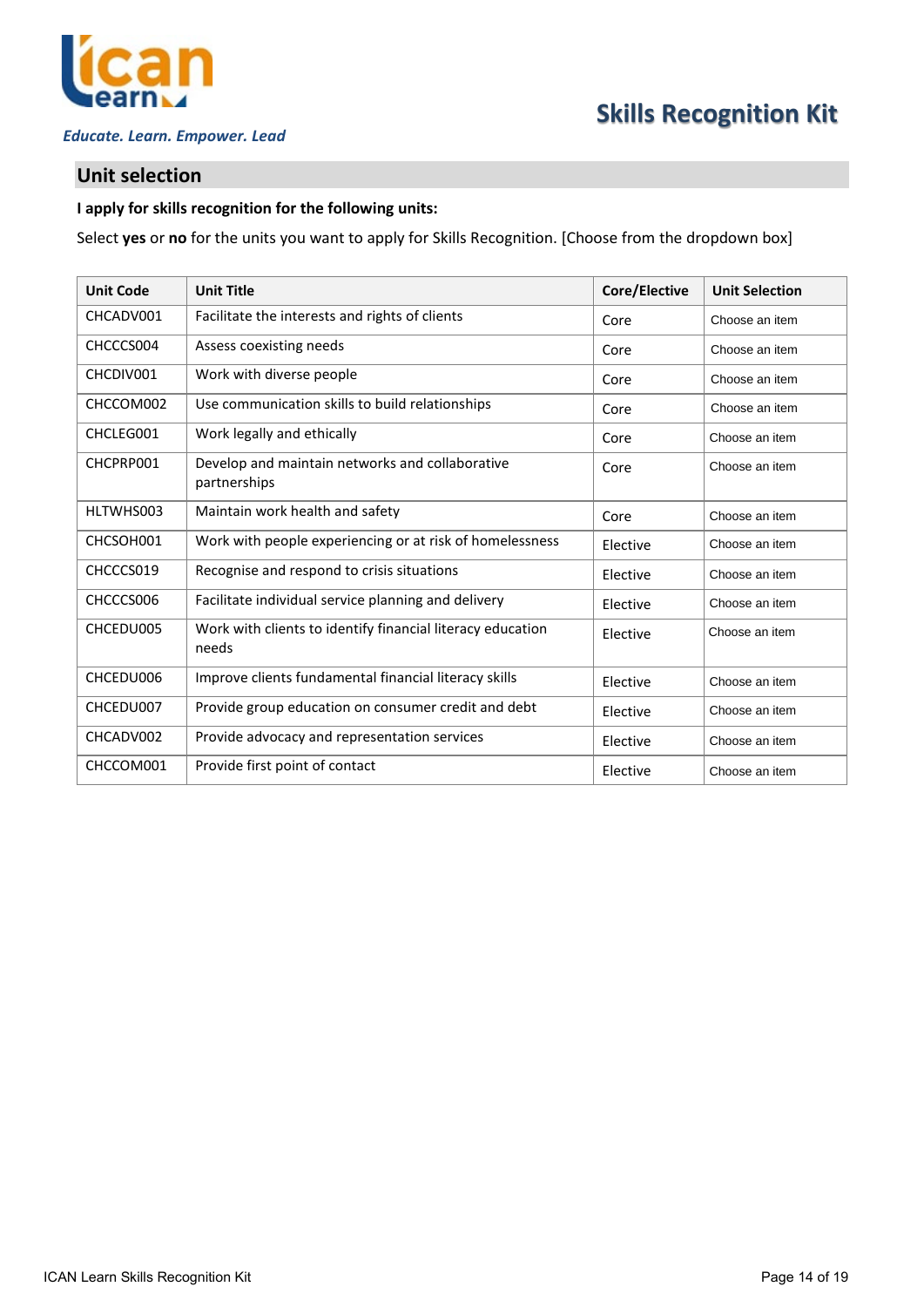



### **Providing your evidence**

### **Summary of evidence**

**Answer all the following questions. Make sure you list and provide all evidence documents.**

**If you are unable to answer a question, or are not requesting skills recognition for a particular unit, select 'not applicable' from the dropdown box in each column.**

<span id="page-14-1"></span><span id="page-14-0"></span>

| <b>Unit Code</b> | <b>Unit Title</b>                                               | I have<br>provided a<br>verified<br>qualification<br>which<br>includes this<br>unit | I have<br>provided my<br>resume and<br>relevant<br>position<br>description | I have<br>provided<br>extra<br>evidence of<br>significant<br>work<br>experience in<br>this area | I have<br>provided a<br>third-party<br>written<br>reference | <b>Documents I am providing as</b><br>evidence [required]<br>[number and list below]<br>[all qualification and<br>reference documents must be<br>original / verified] |
|------------------|-----------------------------------------------------------------|-------------------------------------------------------------------------------------|----------------------------------------------------------------------------|-------------------------------------------------------------------------------------------------|-------------------------------------------------------------|-----------------------------------------------------------------------------------------------------------------------------------------------------------------------|
| CHCADV001        | Facilitate the interests and rights of<br>clients               | Choose an item                                                                      | Choose an item                                                             | Choose an item                                                                                  | Choose an item                                              |                                                                                                                                                                       |
| CHCCCS004        | Assess coexisting needs                                         | Choose an item                                                                      | Choose an item                                                             | Choose an item                                                                                  | Choose an item                                              |                                                                                                                                                                       |
| CHCDIV001        | Work with diverse people                                        | Choose an item                                                                      | Choose an item                                                             | Choose an item                                                                                  | Choose an item                                              |                                                                                                                                                                       |
| CHCCOM002        | Use communication skills to build<br>relationships              | Choose an item                                                                      | Choose an item                                                             | Choose an item                                                                                  | Choose an item                                              |                                                                                                                                                                       |
| CHCLEG001        | Work legally and ethically                                      | Choose an item                                                                      | Choose an item                                                             | Choose an item                                                                                  | Choose an item                                              |                                                                                                                                                                       |
| CHCPRP001        | Develop and maintain networks and<br>collaborative partnerships | Choose an item                                                                      | Choose an item                                                             | Choose an item                                                                                  | Choose an item                                              |                                                                                                                                                                       |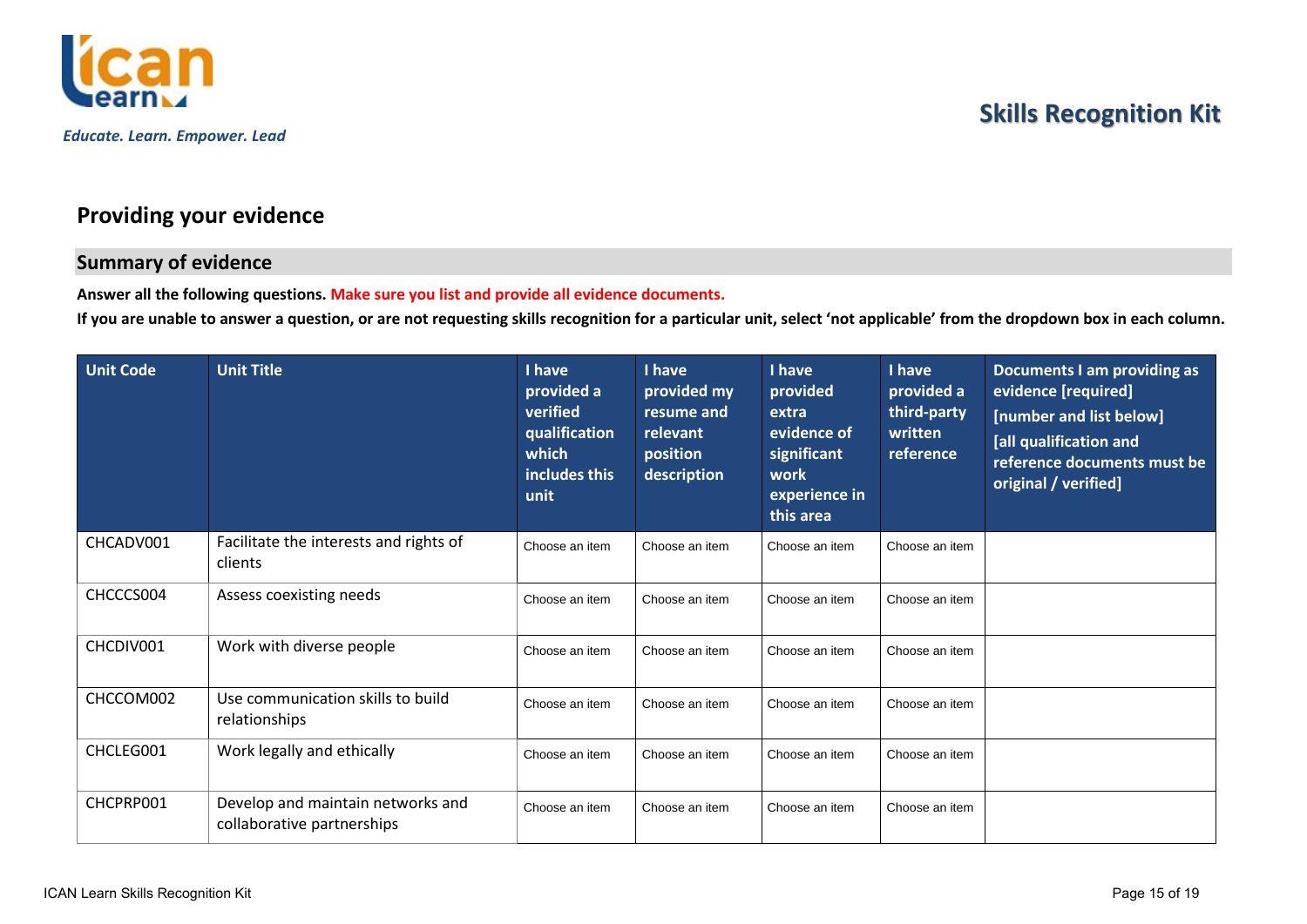

#### *Educate. Learn. Empower. Lead*

| HLTWHS003 | Maintain work health and safety                                     | Choose an item | Choose an item | Choose an item | Choose an item |  |
|-----------|---------------------------------------------------------------------|----------------|----------------|----------------|----------------|--|
| CHCSOH001 | Work with people experiencing or at risk<br>of homelessness         | Choose an item | Choose an item | Choose an item | Choose an item |  |
| CHCCCS019 | Recognise and respond to crisis situations                          | Choose an item | Choose an item | Choose an item | Choose an item |  |
| CHCCCS006 | Facilitate individual service planning and<br>delivery              | Choose an item | Choose an item | Choose an item | Choose an item |  |
| CHCEDU005 | Work with clients to identify financial<br>literacy education needs | Choose an item | Choose an item | Choose an item | Choose an item |  |
| CHCEDU006 | Improve clients fundamental financial<br>literacy skills            | Choose an item | Choose an item | Choose an item | Choose an item |  |
| CHCEDU007 | Provide group education on consumer<br>credit and debt              | Choose an item | Choose an item | Choose an item | Choose an item |  |
| CHCADV002 | Provide advocacy and representation<br>services                     | Choose an item | Choose an item | Choose an item | Choose an item |  |
| CHCCOM001 | Provide first point of contact                                      | Choose an item | Choose an item | Choose an item | Choose an item |  |

#### **Next step**

Submit your completed kit and evidence t[o administration@icanlearn.edu.au](mailto:administration@icanlearn.edu.au)

The ICAN Learn assessor will contact you upon receipt of the self-assessment kit and advise you of the next steps which may include:

- Advice of non-progression due to unsatisfactory answers in this self-assessment kit or
- Request for further information if it appears that skills recognition may be possible

<span id="page-15-0"></span>A third-party report form is available on request for you to gather third party evidence for your application [e.g. manager or team leader/ colleague]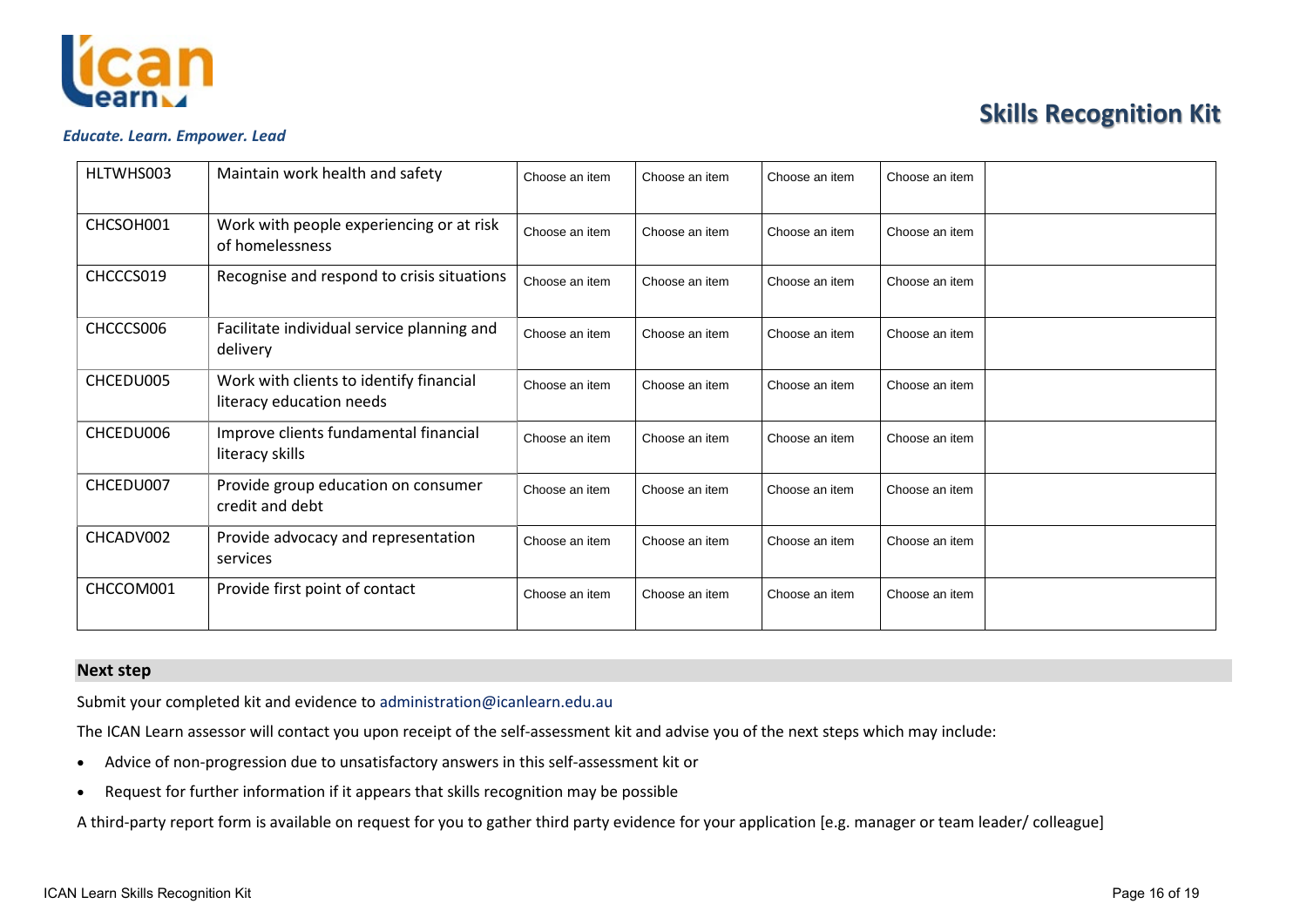

### **Record of Outcome [Assessor only]**

<span id="page-16-0"></span>

| <b>UNIT CODE</b> | <b>Unit Title</b>                                            |                                                                                                                                           |                                             |                               |                                           |                                         |       |                            |
|------------------|--------------------------------------------------------------|-------------------------------------------------------------------------------------------------------------------------------------------|---------------------------------------------|-------------------------------|-------------------------------------------|-----------------------------------------|-------|----------------------------|
|                  |                                                              | <b>Evidence collected</b><br>[Assessor must be able to place a tick in at least 2-3<br>boxes for each unit to ensure sufficient evidence] |                                             |                               |                                           |                                         |       |                            |
|                  |                                                              | 5<br><b>Resume</b>                                                                                                                        | Position description<br>[related to resume] | <b>Verified Qualification</b> | ead]<br>report [on letterh<br>Third party | Additional evidence<br>RPL conversation | Other | demonstrated<br>Competency |
| CHCADV001        | Facilitate the interests and rights of clients               |                                                                                                                                           |                                             |                               |                                           |                                         |       | ٦                          |
| CHCCCS004        | Assess coexisting needs                                      |                                                                                                                                           |                                             |                               | L                                         | Ē                                       |       | 戸                          |
| CHCDIV001        | Work with diverse people                                     |                                                                                                                                           |                                             |                               |                                           | Ē                                       |       | □                          |
| CHCCOM002        | Use communication skills to build relationships              |                                                                                                                                           |                                             |                               | Е                                         | Ē                                       |       | $\Box$                     |
| CHCLEG001        | Work legally and ethically                                   |                                                                                                                                           |                                             |                               | $\overline{a}$                            |                                         |       | ×                          |
| CHCPRP001        | Develop and maintain networks and collaborative partnerships |                                                                                                                                           |                                             |                               | L.                                        |                                         |       | ×                          |
| HLTWHS003        | Maintain work health and safety                              |                                                                                                                                           |                                             |                               | L.                                        |                                         |       | ×                          |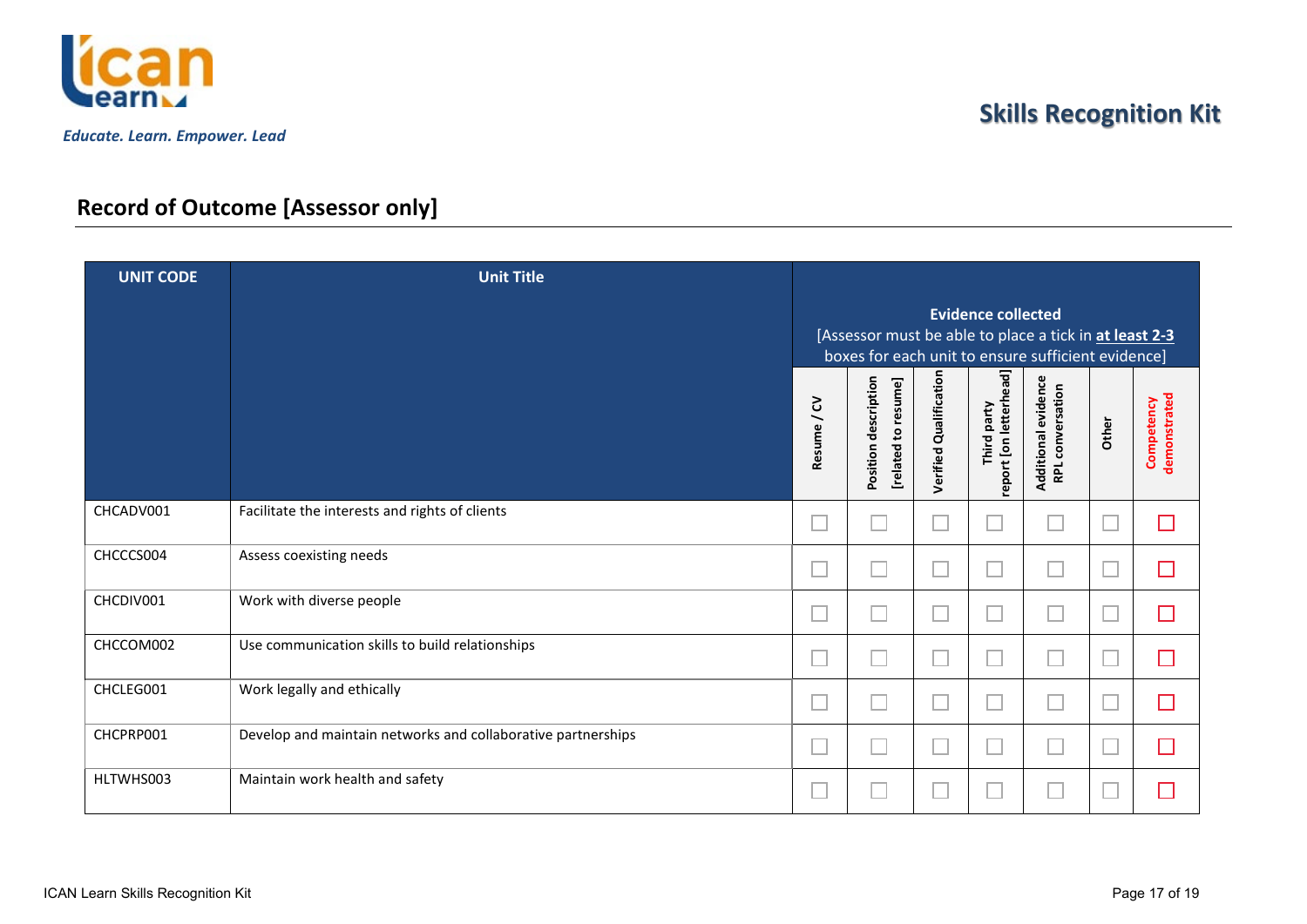

#### *Educate. Learn. Empower. Lead*

| CHCSOH001 | Work with people experiencing or at risk of homelessness         |  |   |  |  |
|-----------|------------------------------------------------------------------|--|---|--|--|
| CHCCCS019 | Recognise and respond to crisis situations                       |  | └ |  |  |
| CHCCCS006 | Facilitate individual service planning and delivery              |  | ∟ |  |  |
| CHCEDU005 | Work with clients to identify financial literacy education needs |  |   |  |  |
| CHCEDU006 | Improve clients fundamental financial literacy skills            |  |   |  |  |
| CHCEDU007 | Provide group education on consumer credit and debt              |  |   |  |  |
| CHCADV002 | Provide advocacy and representation services                     |  |   |  |  |
| CHCCOM001 | Provide first point of contact                                   |  | ∟ |  |  |

*Assessor Comments (if required)*